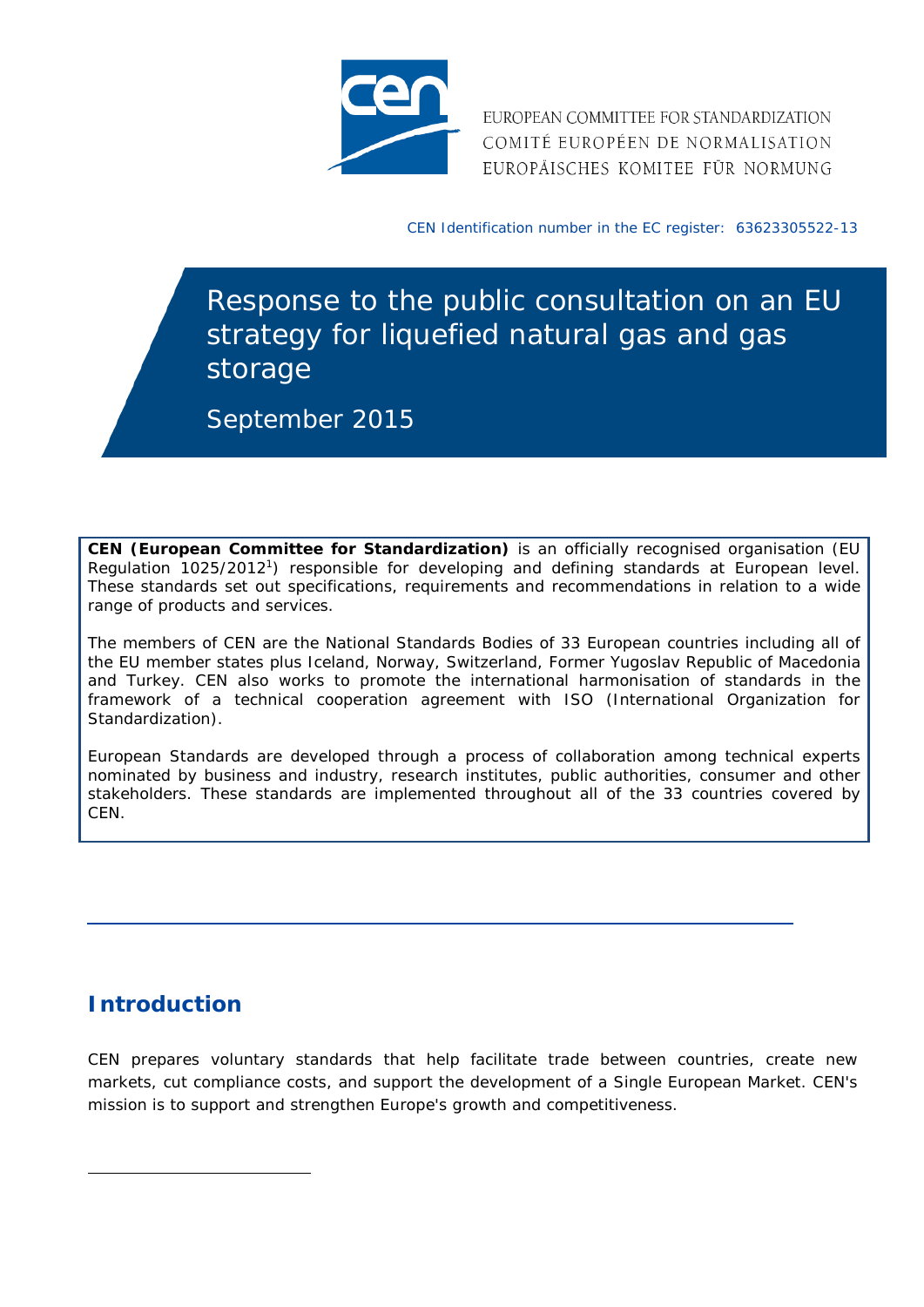In cooperation with the European Commission and other stakeholders CEN, and its sister organization CENELEC, develops and adopts European Standards to support the successful implementation of the European Union's climate and energy package, including the so-called '20- 20-20' targets for greater energy efficiency, a higher share of energy from renewable sources, and a reduction in greenhouse gas emissions by 2020.

CEN therefore welcomes the opportunity to contribute and express views on the above-mentioned public consultation.

## **Q11 – What technological developments do you anticipate over the medium term in the field of LNG and how do you see the market for LNG in transport developing? Is there a need for additional EU action in this area to reduce barriers to uptake, for example on technology or standards, including for quality and safety?**

European Standards provide a basis for the integration of technologies into complex, innovative systems and solutions, and assist in ensuring interoperability. Standardization is therefore a key instrument for the consolidation of the Single Market and for strengthening the competitiveness of the European industry.

European Standards are prepared by technical committees (TC). Each TC has its own field of operation (scope) within which a work programme of identified standards is developed and executed. After its publication, a European Standard must be given the status of national standard by all CEN members withdrawing any national standard that would conflict with it.

The following technical committees have activities related to liquefied natural gas and gas storage.:

- $\triangleright$  CEN/TC 282 'Installation and equipment for LNG' develops standards in the field of plant and equipment used for production, transportation, transfer, storage and regasification of LNG (list of available standards [here](http://standards.cen.eu/dyn/www/f?p=204:32:0::::FSP_ORG_ID,FSP_LANG_ID:6263,25&cs=1D42C6C6AE7349EA7F4CAE3D5A33C81A6) and list of standards under development [here\)](http://standards.cen.eu/dyn/www/f?p=204:22:0::::FSP_ORG_ID,FSP_LANG_ID:6263,25&cs=1D42C6C6AE7349EA7F4CAE3D5A33C81A6).
- $\triangleright$  CEN/TC 234 'Gas infrastructure' develop standards of functional requirements in the field of gas infrastructure (including transmission, distribution, storage, compression, regulation and metering, installation, injection of non-conventional gases, gas quality issues and others), from the input of gas into the on-shore transmission network up to the inlet connection of gas appliances. CEN/TC 234 developed a specific series of standards (EN 1918 series) dealing with 'Gas supply systems – Underground gas storage' (list of available standards [here\)](http://standards.cen.eu/dyn/www/f?p=204:32:0::::FSP_ORG_ID,FSP_LANG_ID:6215,25&cs=1BA81E2D27D4176CED3F1D72E205B4A4E). This series is currently under revision and the vote by members (i.e. step before publication of the standard) is planned in October 2015 (see list of standards under development [here\)](http://standards.cen.eu/dyn/www/f?p=204:22:0::::FSP_ORG_ID,FSP_LANG_ID:6215,25&cs=1BA81E2D27D4176CED3F1D72E205B4A4E).

In 2013, DG Move launched the EU Clean Fuel Strategy and an ambitious set of measures. In this context, directive 2014/94/EU on the deployment of alternative fuels infrastructure has been adopted in October 2014. The directive establishes 'a common framework of measures for the deployment of alternative fuels infrastructure in Europe in order to minimize dependence on oil and to mitigate the environmental impact of transports'.